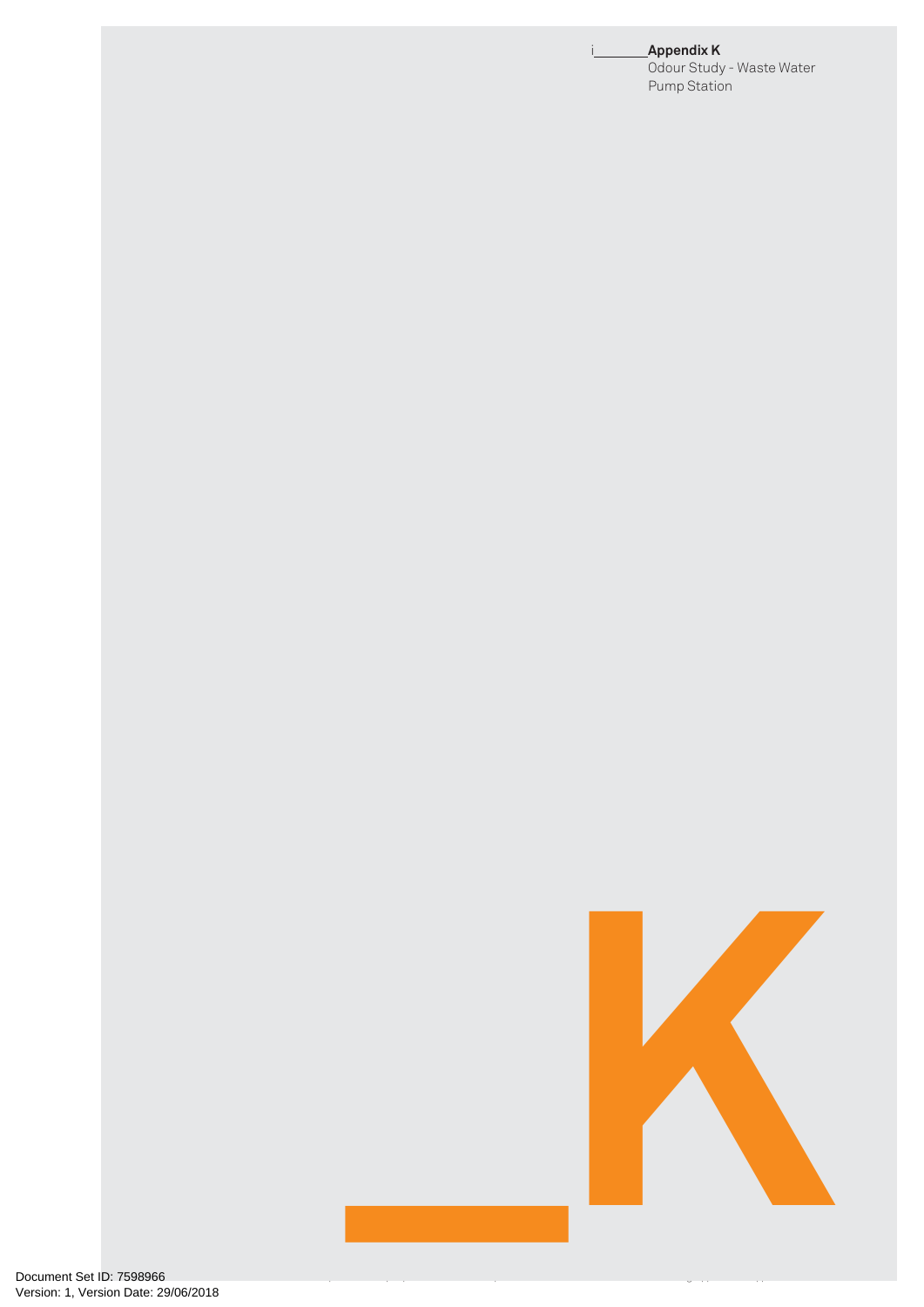

#### **Western Australia** (NATA Accredited)

Showroom 1/16 Hulme Court Myaree · WA · 6154 Tel: +61 8 9330 9476 Fax: +61 8 9330 1868 Mobile: 0433 352 173 [jhurley@odourunit.com.au](mailto:jhurley@odourunit.com.au) **Sydney** (NATA Accredited - Head Office)

Australian Technology Park Suite 16003 2 Locomotive Street Eveleigh · NSW · 2015 Tel: +61 2 9209 4420 Fax: +61 2 9209 4421 [tschulz@odourunit.com.au](mailto:tschulz@odourunit.com.au)

# **TECHNICAL BRIEF**

## **Odour Impact Assessment of Water Corporation of Western Australia, Bennett Avenue Sewage Pump Station, North Coogee**

**TO:** Peter Goff

**COMPANY:** MGA Town Planners

**SITE:** North Coogee Sewage Pump Station

**FROM:** John Hurley

**OUR REF:** #W1757R.03

**DATE: Thursday, March 08, 2012** 

The Odour Unit WA Pty Limited (TOU) was commissioned by MGA Town Planners (MGA) in February 2012 to undertake an odour impact assessment (OIA) of the Water Corporation of Western Australia's Sewage Pump Station located at Bennett Avenue, North Coogee WA *(hereinafter referred to as the pump station)*.

The OIA was undertaken to define the current odour footprint from the pump station and determine if the footprint exceeds the WA EPA's odour separation distance (buffer) of 50 metres which by convention is taken from the odour source itself, in this case taken from the emission to atmosphere source at the pump station.

*Technical Brief – MGA Town Planners: OIA of WCWA Bennett Ave. Sewage Pump Station* **1**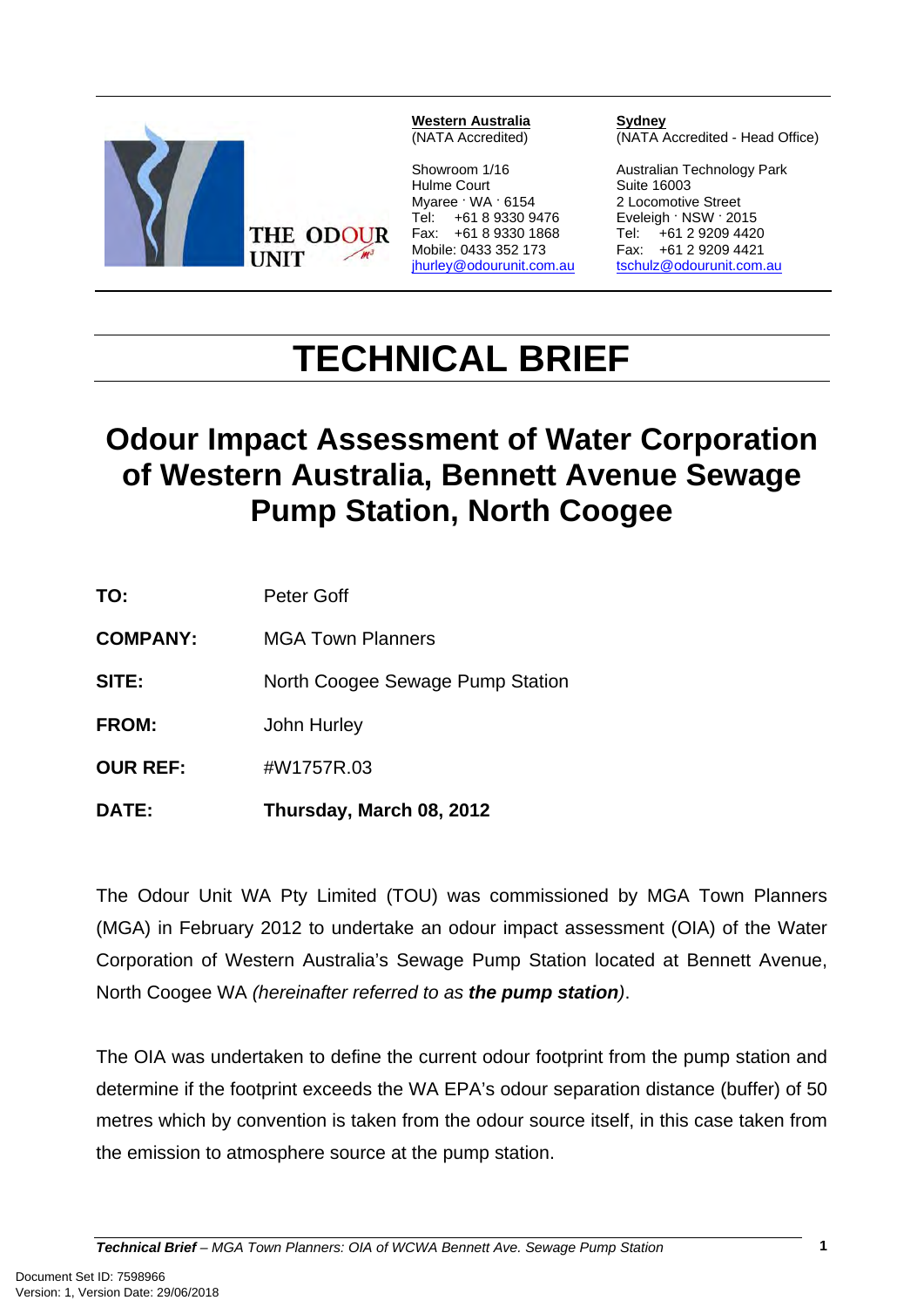

The pump station has a current capacity (throughput) of 190L/sec of sewage effluent wastewater and is projected to increase to 350L/sec as urban development increases in the area over the next decade.

Advice presented to MGA by Ms. Carissa Aitken of the WA Department of Environment and Conservations' (DEC) Works Approval and Emissions Licensing Section discusses that a buffer is taken from the source of the odour itself and not from the boundary of the site containing the odour source.

The aerial image below denotes the site and the 50 metre buffer around the odour source.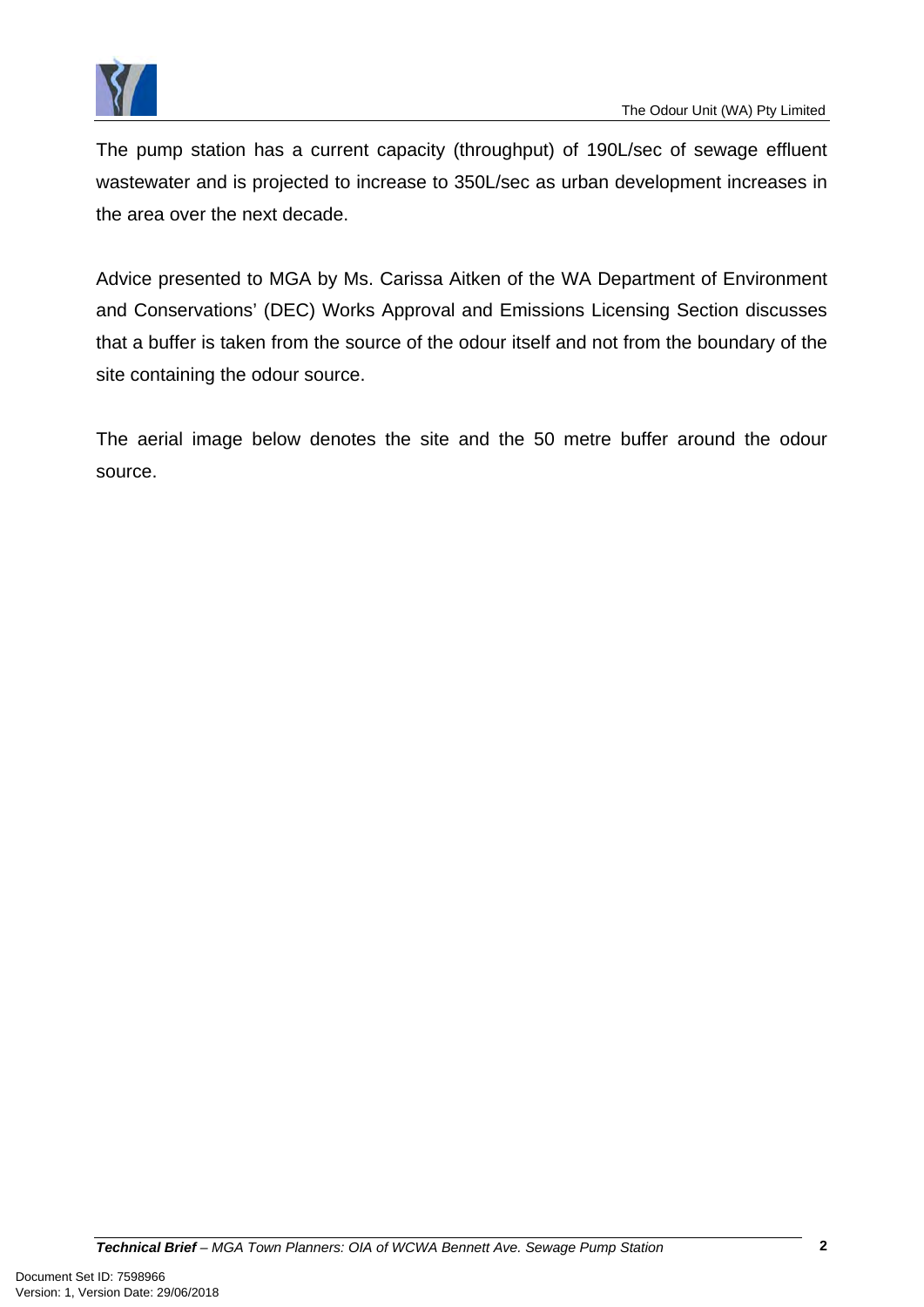





*Technical Brief* **3** *– MGA Town Planners: OIA of WCWA Bennett Ave. Sewage Pump Station* 

Document Set ID: 7598966<br>Version: 1, Version Date: 29/06/2018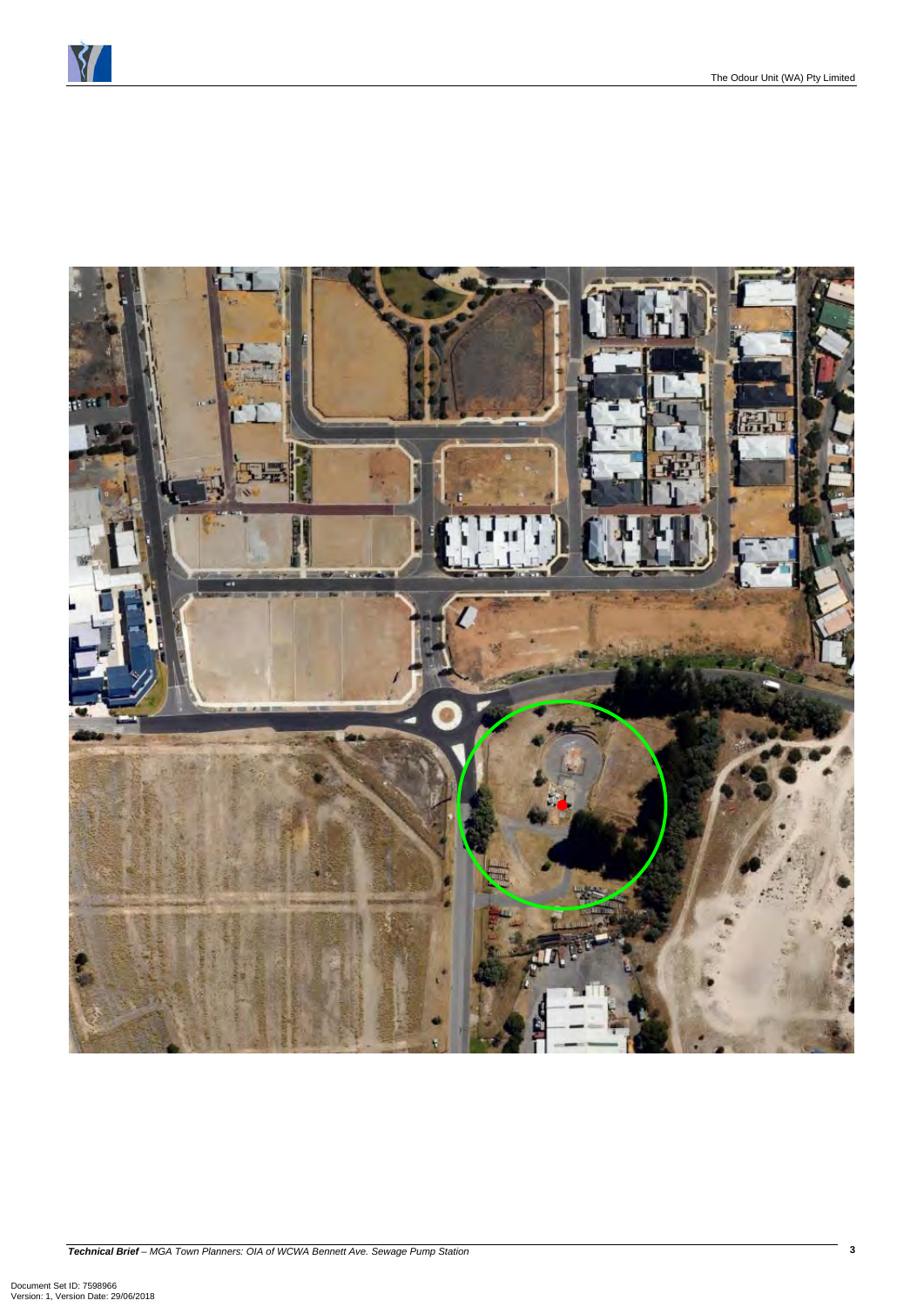

The emission to atmosphere source at the pump station is a mechanically exhausted stack at a height of 4 metres above ground. The stack is the final emission to atmosphere from captured and extracted odorous air inside the pump station sub-terrain wet well. The wet well is the well at which the incoming sewage effluent wastewater is collected from bulk underground pipe works (sewer pipes). The sewage effluent wastewater fills the well and is pumped from the well to either the next pump station or the final wastewater treatment facility downstream. The pump station wet well is in two halves and as such utilises two pumps to move the liquor further downstream.

The pump station wet well is fully sealed as recent works at the site have removed the aging covers and replaced them with air tight steel covers which are bolted to the ground. The air within the wet well is extracted at a total volume of 800m<sup>3</sup>/hr.

The extracted air passes through a two-stage biofiltration unit designed and installed by Odatech with a performance guarantee of  $>99\%$  destruction of H<sub>2</sub>S efficiency. When the unit is required to be taken offline for maintenance the airstream is passed through a purpose built activated carbon filter which delivers an even greater destruction efficiency. The  $H_2S$  destruction parameter (performance guarantee) for the Odatech design is  $\le$ 1ppm. H<sub>2</sub>S is the primary odorant in the airstream. The treated air is ejected to atmosphere via a 0.2m diameter stack at a discharge height of 4 metres above ground.

The following images show the pump station site and Odatech biofiltration setup.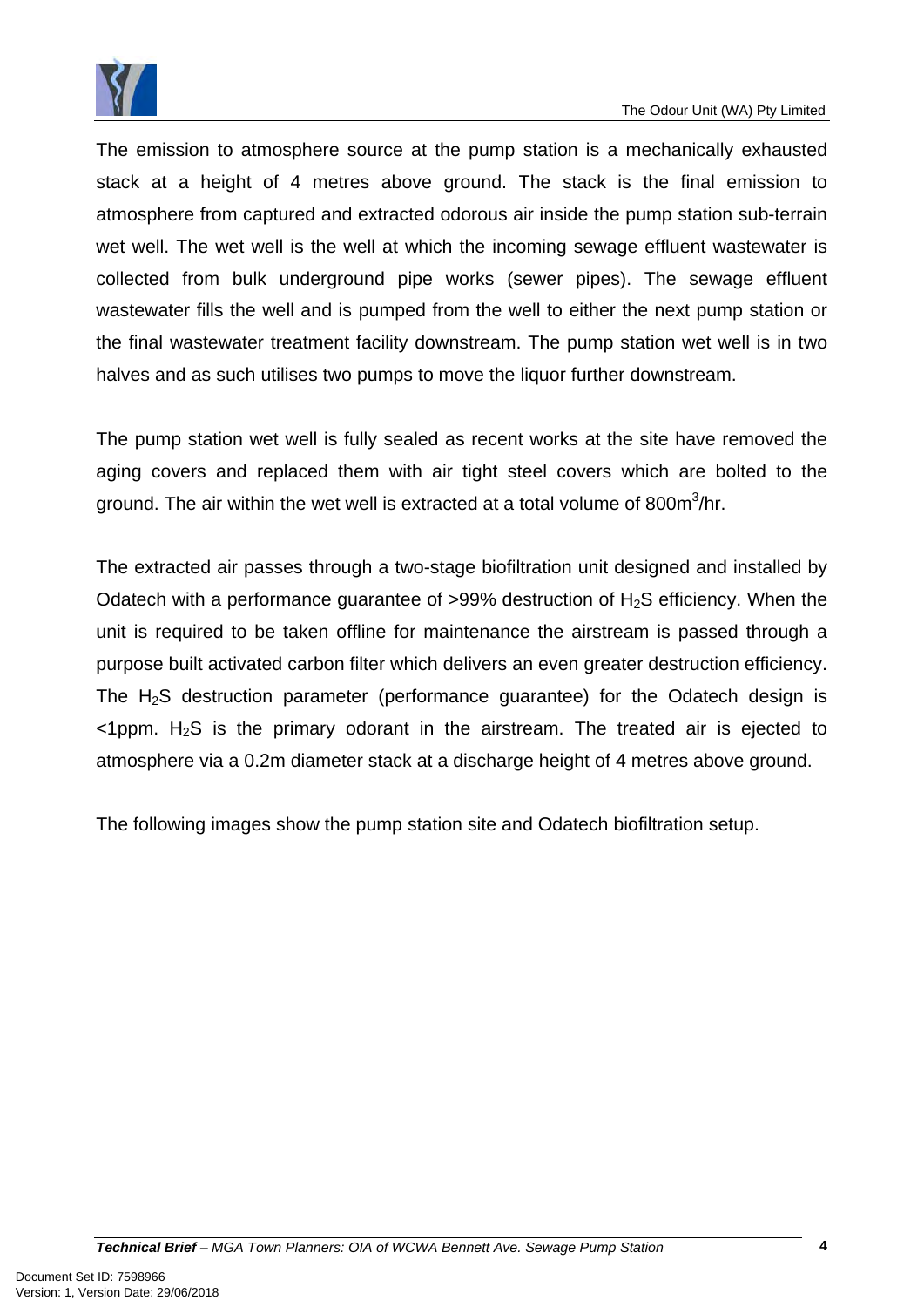



### **Wet Well (fully sealed)**



**Wet Well with Odatech Treatment in background** 

*Technical Brief – MGA Town Planners: OIA of WCWA Bennett Ave. Sewage Pump Station* **5**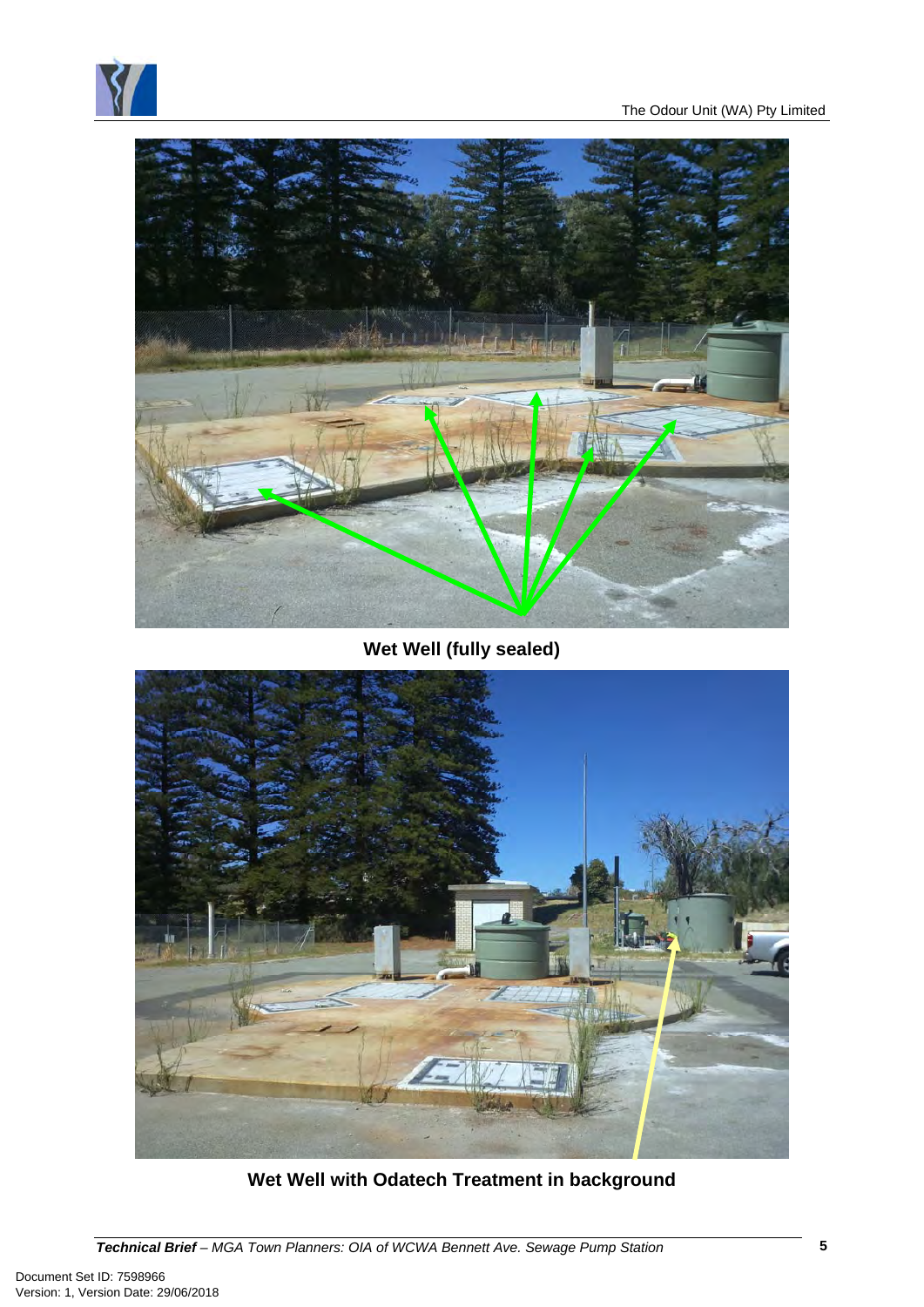



**Odatech Treatment Plant** 



**Process Air Flow through Odatech Plant**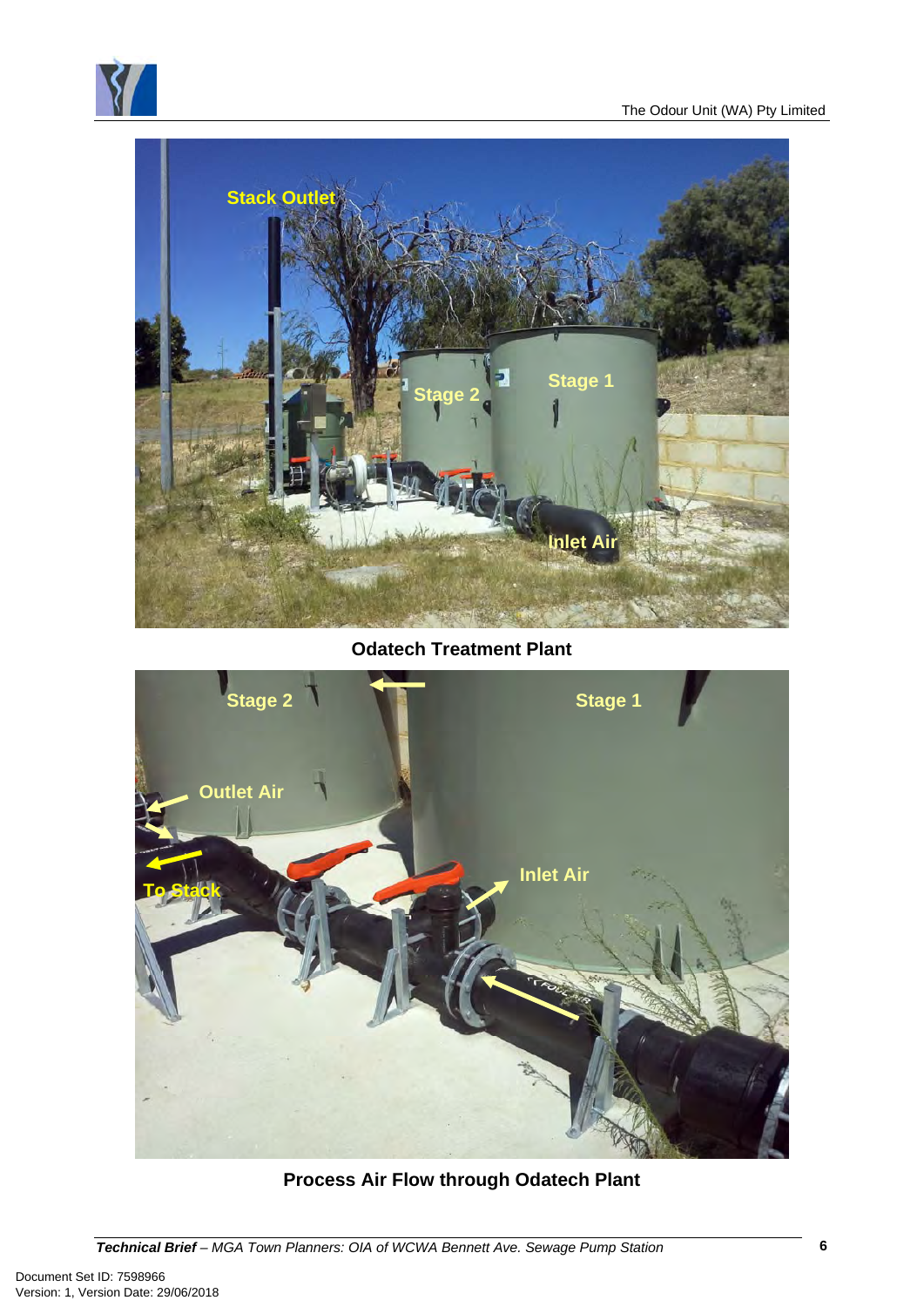



**Process Air Flow through Odatech Plant**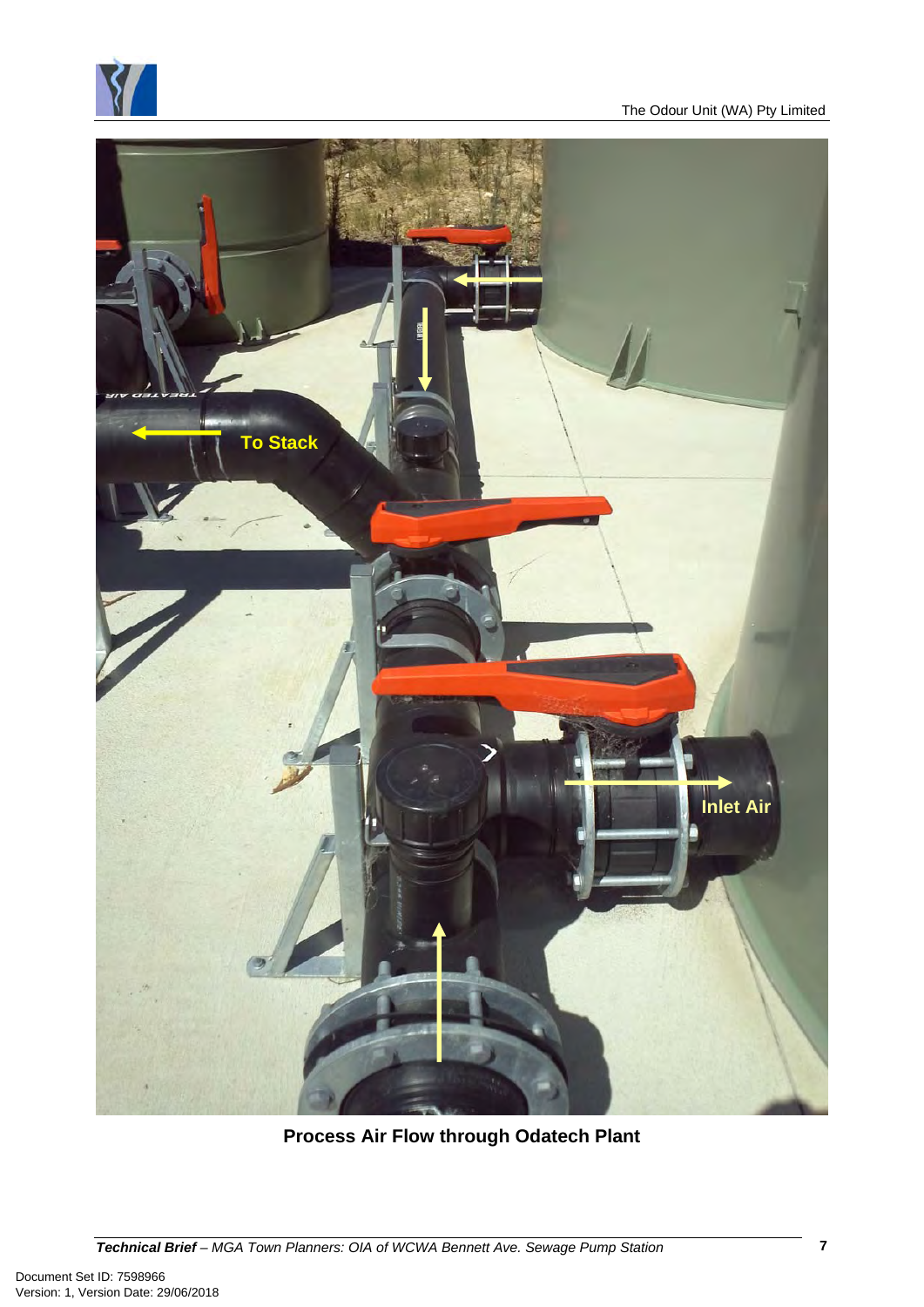

The Odour Unit (WA) Pty Limited

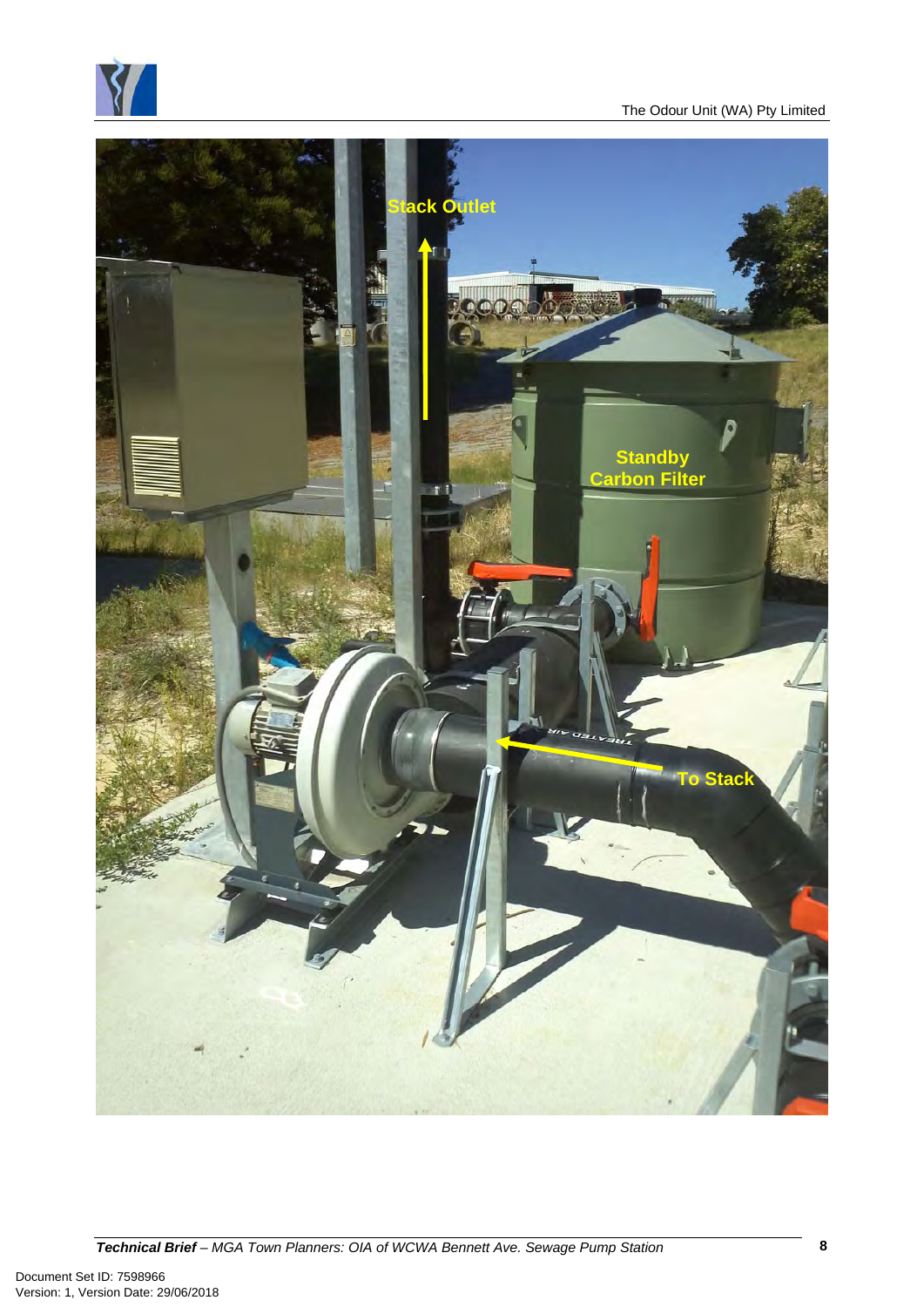



The Odatech system was installed in May 2011 with the initial commissioning stages of air capture, extraction and treatment utilising the carbon filter as the final air treatment stage. This is the normal approach when commissioning air treatment technologies to allow the main system time to adapt and grow microbial populations (bugs) able to treat the captured odorous air. In June 2011 the activated carbon filter was switched off allowing the Odatech system to do all the work. The Odatech system in full has now been running at capacity since June 2011 (unaided by the activated carbon filter).

TOU collected one Inlet air sample and two Outlet air samples on the 6<sup>th</sup> March 2012. The odour concentration data of the outlet samples was then averaged and modelled using Ausplume v6.0. The odour data and derived odour emission rates are table below.

| <b>Odour Concentration Data and Derived Odour Emission Rates</b> |       |             |             |                      |                       |                          |                        |                 |                        |  |  |
|------------------------------------------------------------------|-------|-------------|-------------|----------------------|-----------------------|--------------------------|------------------------|-----------------|------------------------|--|--|
| Location                                                         | Time  | <b>Flow</b> | <b>Flow</b> | <b>Stack</b><br>Dia. | <b>Stack</b><br>Temp. | <b>Stack</b><br>Velocity | <b>Stack</b><br>Height | Odour<br>Conc'n | <b>OER</b>             |  |  |
|                                                                  |       | $m^3/hr$    | $m^3$ /sec  | (m)                  | $(^0\text{C})$        | (m/s)                    | (m)                    | ou              | ou.m <sup>3</sup> /sec |  |  |
| Inlet                                                            | 11:02 | 800         | 0.22        | 80,684               |                       |                          |                        |                 | 17,750                 |  |  |
| Outlet (s#1)                                                     | 10:52 | 800         | 0.22        | 0.2                  | 35.5                  | 7.07                     | 4.00                   | 588             | 131                    |  |  |
| Outlet (s#2)                                                     | 10:55 | 800         | 0.22        | 0.2                  | 35.5                  | 7.07                     | 4.00                   | 630             | 140                    |  |  |

The average odour emission rate (OER) ejected to atmosphere was 135ou.m<sup>3</sup>/sec. The inlet OER was  $17,750$ ou.m<sup>3</sup>/sec. The odour destruction performance is therefore 99.24%.

The Ausplume modelling setup utilised the synthetic meteorological (met) screening file (metsamp) within Ausplume to derive the worst case met condition which was:

| Date     | Temp. Wind Speed | Wind Direction Stability Class | Mixing Height |
|----------|------------------|--------------------------------|---------------|
| 00010101 |                  | 270                            | 100           |

Additionally, TOU also used a site-specific met file derived from 2008 observations at the Water Corporations' Woodman Point Wastewater Treatment Plant automatic weather station. Both met datasets returned a zero result for all of the following odour performance criterions: